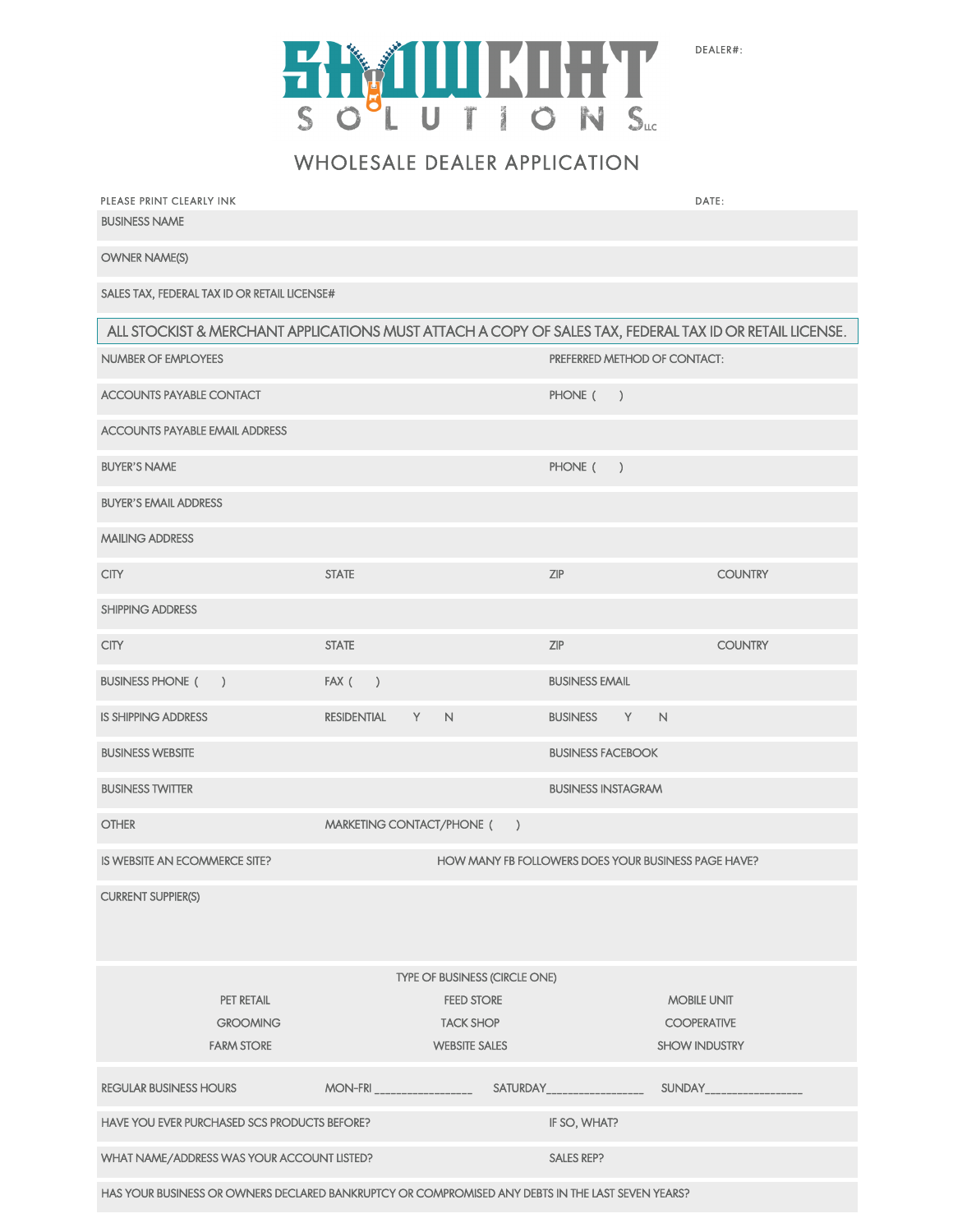

## WHOLESALE DEALER APPLICATION

WHICH WHOLESALE TRADE MARKETS HAVE YOU ATTENDED IN THE LAST 12 MONTHS?

WHAT OTHER COMPANIES DO YOU SELL WHOLESALE PRODUCTS FOR?

WHAT OTHER BRAND NAME LINES DO YOU OFFER OR SELL?

WHICH SHOWS DO YOU PLAN ON ATTENDING IN THE NEXT 12 MONTHS?

DO YOU PLAN TO HAVE A BOOTH AND SELL SCS PRODUCTS?

#### AFTER CAREFULLY REVIEWING THE DESCRIPTIONS OF EACH LEVEL BELOW, PLEASE CHOOSE ONE TO BE CONSIDERED FOR IN OUR COMPANY. **MERCHANT STOCKIST**

**EROKER** 

#### DISCLAIMER

AT SHOWCOAT SOLUTIONS, LLC, WE BELIEVE THAT OUR SUCCESS IN AN AREA IS TIED DIRECTLY TO THE CALIBER OF THE INDIVIDUAL STOCKIST, MERCHANT, OR BROKER RESPONSIBLE FOR LOCAL SALES. BECAUSE OF THIS, WE MUST BE EXTREMELY SELECTIVE WHO THOSE QUALIFIED, INDUSTRY-RELATED STOCKIST, MERCHANTS, OR BROKERS MAY BE.

THE SHOWCOAT SOLUTIONS STOCKIST/MERCHANT/BROKER APPLICATION PROCESS IS HIGHLY COMPETITIVE. WE RECEIVE HUNDREDS OF INQUIRIES PER YEAR, AND SELECT ONLY A FEW. THE LOCATION AND DEVELOPMENT OF REPRESENTATIVE OPPORTUNITIES IS DETERMINED BY SHOWCOAT SOLUTIONS,LLC BASED ON CORPORATE GOALS FOR EXPANSION IN SPECIFICALLY TARGETED MARKETS ALONG WITH CONSUMER DEMAND.

WE CAN NOT OFFER OPPORTUNITIES TO ALL QUALIFIED CANDIDATES, BUT RATHER, DO OUR BEST TO SELECT THE BEST CANDIDATES TO FILL A LIMITED NUMBER OF SPOTS AVAILABLE.

THE FIRST STEP IN OUR PROCESS IS TO REVIEW THE CATEGORY OPTIONS AND CHOOSE WHAT BEST FITS YOUR LIFESTYLE. THEN FILL OUT THE APPLICATION WITH THE PROPER DOCUMENTATION. EMAIL COMPLETED PACKET TO SCS. UPON RECEIPT OF YOUR COMPLETED FORM, WE WILL REVIEW THE INFORMATION TO ASSESS WHETHER OR NOT YOU MEET THE CURRENT PRELIMINARY CRITERIA FOR CONSIDERATION AND WILL RESPOND TO YOUR SUBMISSION WITHIN APPROXIMATELY TWO WEEKS.

IF SHOWCOAT SOLUTIONS, LLC DECIDES YOU MEET THE PRELIMINARY CRITERIA FOR CONSIDERATION, YOU WILL BE CONTACTED PERSONALLY BY THE OWNERS OF THE COMPANY TO DISCUSS THE NEXT STEPS IN THE PROCESS.

MAKE SURE TO ATTACH YOUR BUSINESS SALES TAX, FEDERAL TAX ID OR RETAIL LICENSE ALONG WITH THE COMPLETED MULTIJURISDICTIONAL UNIFORM SALES & USE TAX CERTIFICATE SUPPLIED BY SHOWCOAT SOLUTIONS, LLC.

PLEASE BE SURE TO ATTACH A LIST OF THREE REFERENCES. MAKE SURE TO INCLUDE THEIR FIRST/LAST NAME, CELL PHONE NUMBER, EMAIL ADDRESS AND RELATIONSHIP TO YOU.

APPLICANT SIGNATURE HERE: